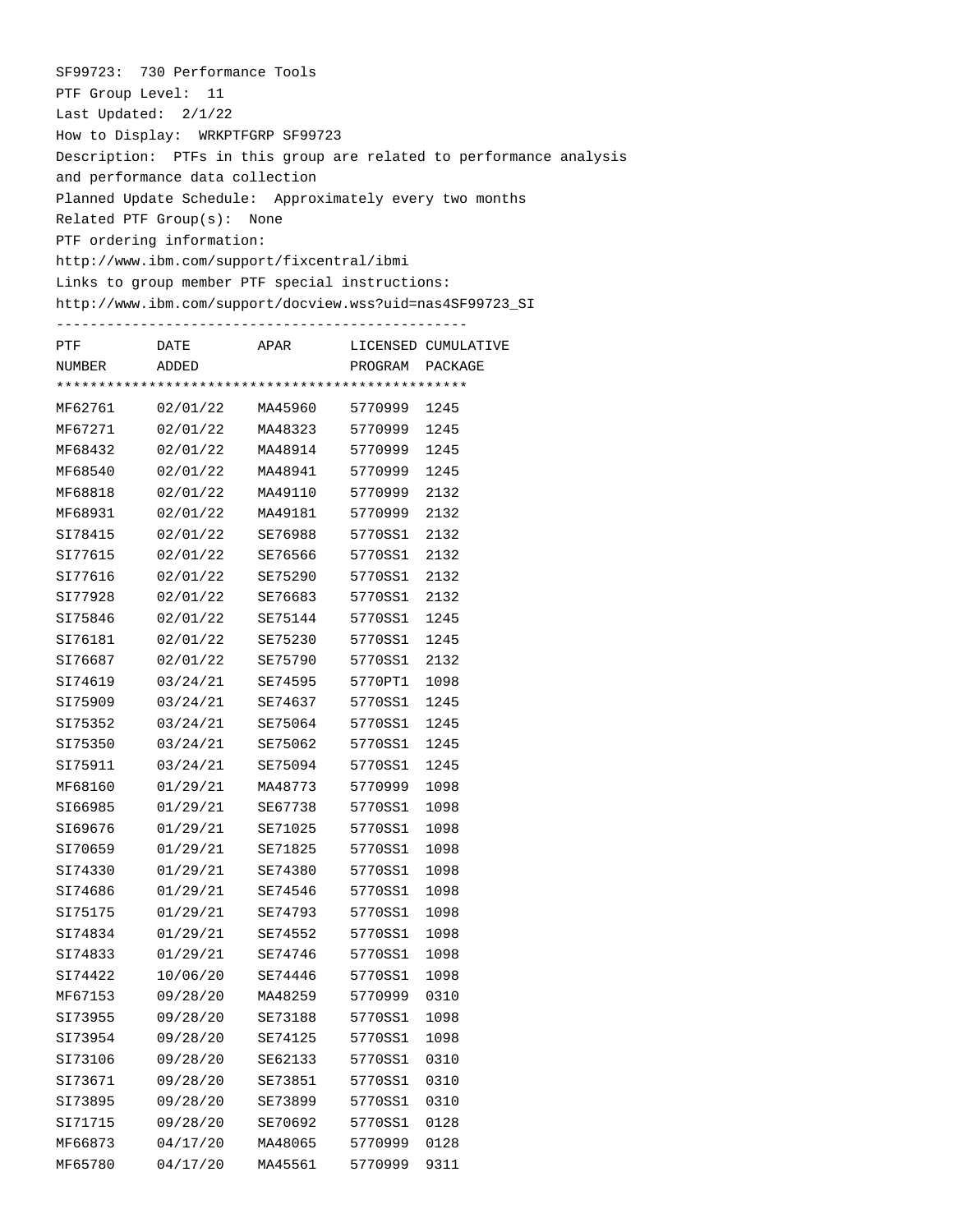| MF66430 | 04/17/20 | MA47844 | 5770999 | 9311 |
|---------|----------|---------|---------|------|
| MF66613 | 04/17/20 | MA47652 | 5770999 | 0128 |
| SI70412 | 04/17/20 | SE71631 | 5770PT1 | 9311 |
| SI72014 | 04/17/20 | SE72843 | 5770SS1 | 0128 |
| SI67458 | 04/17/20 | SE69220 | 5770SS1 | 0128 |
| SI72015 | 04/17/20 | SE72720 | 5770SS1 | 0128 |
| SI71570 | 04/17/20 | SE66137 | 5770SS1 | 0128 |
| SI71787 | 04/17/20 | SE72591 | 5770SS1 | 0128 |
| MF65679 | 07/02/19 | MA47471 | 5770999 | 9311 |
| MF64015 | 07/02/19 | MA46576 | 5770999 | 8242 |
| SI68701 | 07/02/19 | SE70249 | 5770PT1 | 9311 |
| SI68700 | 07/02/19 | SE70240 | 5770PT1 | 9311 |
| SI68393 | 07/02/19 | SE70019 | 5770SS1 | 9116 |
| SI68614 | 07/02/19 | SE70183 | 5770SS1 | 9116 |
| SI68772 | 07/02/19 | SE69451 | 5770SS1 | 9116 |
| SI68888 | 07/02/19 | SE70419 | 5770SS1 | 9116 |
| SI70124 | 07/02/19 | SE70982 | 5770SS1 | 9311 |
| SI70135 | 07/02/19 | SE70800 | 5770SS1 | 9311 |
| SI69810 | 07/02/19 | SE70021 | 5770SS1 | 9311 |
| SI62013 | 07/02/19 | SE65432 | 5770SS1 | 7061 |
| SI62258 | 07/02/19 | SE65579 | 5770SS1 | 7061 |
| SI63967 | 07/02/19 | SE66691 | 5770SS1 | 7283 |
| SI69809 | 07/02/19 | SE71154 | 5770SS1 | 9311 |
| SI58485 | 07/02/19 | SE63101 | 5770SS1 | 6085 |
| SI65632 | 07/02/19 | SE67637 | 5770SS1 | 9116 |
| SI66275 | 07/02/19 | SE68398 | 5770SS1 | 9116 |
| SI66425 | 07/02/19 | SE68529 | 5770SS1 | 8242 |
| SI66530 | 07/02/19 | SE68210 | 5770SS1 | 8242 |
| SI66719 | 07/02/19 | SE68723 | 5770SS1 | 9116 |
| SI66981 | 07/02/19 | SE68903 | 5770SS1 | 8242 |
| SI67953 | 07/02/19 | SE68790 | 5770SS1 | 9116 |
| MF63463 | 10/25/17 | MA46312 | 5770999 | 8025 |
| MF63842 | 10/25/17 | MA46381 | 5770999 | 7283 |
| SI64878 | 10/25/17 | SE67284 | 5770PT1 | 7283 |
| SI60456 | 10/25/17 | SE64639 | 5770SS1 | 8025 |
| SI65001 | 10/25/17 | SE67376 | 5770SS1 | 8025 |
| SI65004 | 10/25/17 | SE67002 | 5770SS1 | 8025 |
| SI65226 | 10/25/17 | SE67191 | 5770SS1 | 8025 |
| SI64293 | 10/25/17 | SE66932 | 5770SS1 | 7283 |
| SI65164 | 10/25/17 | SE67515 | 5770SS1 | 7283 |
| SI58497 | 10/25/17 | SE63334 | 5770SS1 | 6085 |
| SI60093 | 10/25/17 | SE63744 | 5770SS1 | 8025 |
| SI65703 | 10/25/17 | SE66563 | 5770SS1 | 8025 |
| SI65525 | 10/25/17 | SE67838 | 5770SS1 | 8025 |
| MF62791 | 03/29/17 | MA45969 | 5770999 | 7061 |
| MF62000 | 03/29/17 | MA45603 | 5770999 | 6299 |
| SI64114 | 03/29/17 | SE66361 | 5770PT1 | 7283 |
| SI64143 | 03/29/17 | SE66791 | 5770PT1 | 7283 |
| SI64262 | 03/29/17 | SE66887 | 5770PT1 | 7283 |
| SI60526 | 03/29/17 | SE64707 | 5770PT1 | 7061 |
| SI63161 | 03/29/17 | SE66178 | 5770PT1 | 7061 |
| SI64113 | 03/29/17 | SE64070 | 5770PT1 | 7283 |
| SI62012 | 03/29/17 | SE65431 | 5770SS1 | 7061 |